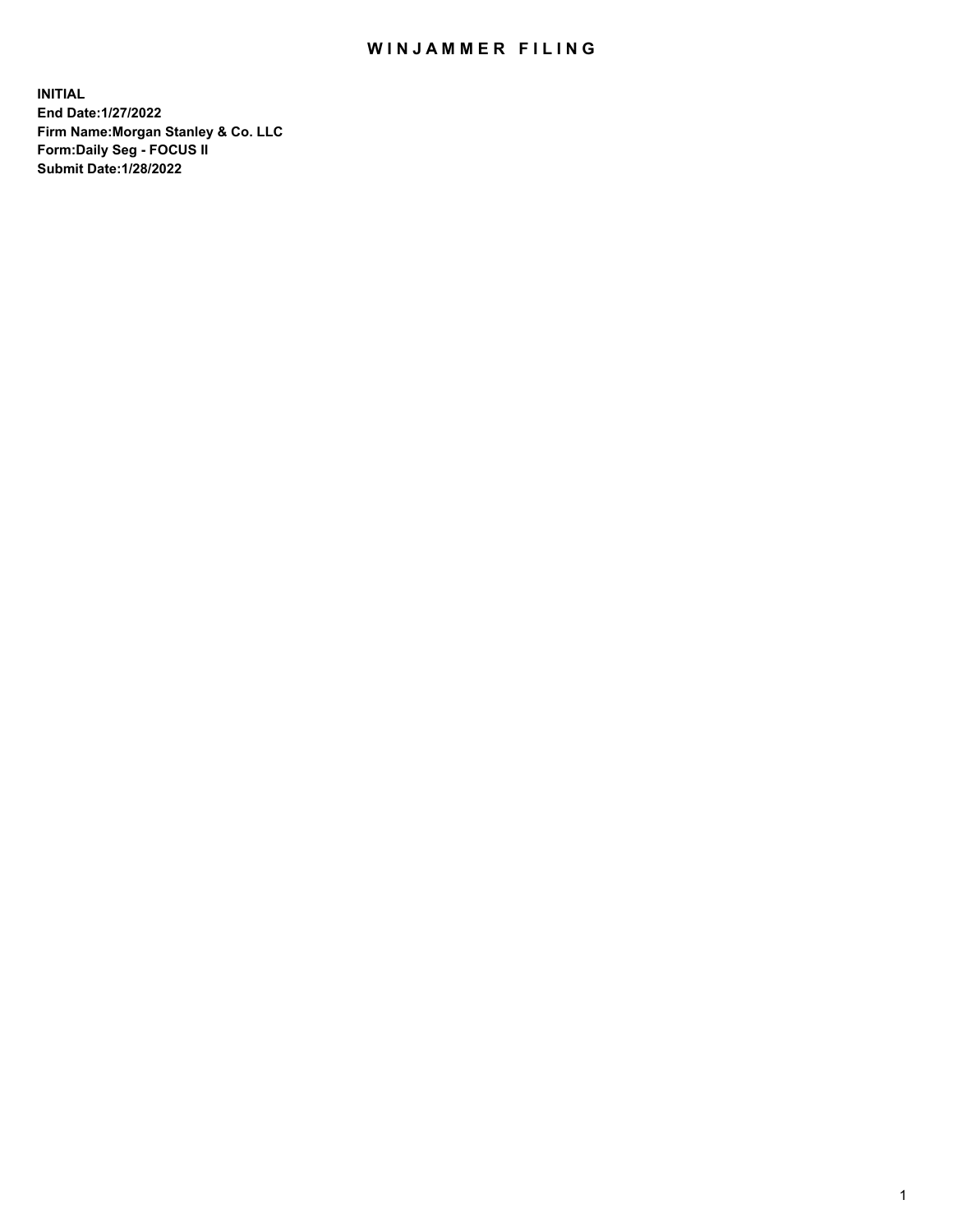**INITIAL End Date:1/27/2022 Firm Name:Morgan Stanley & Co. LLC Form:Daily Seg - FOCUS II Submit Date:1/28/2022 Daily Segregation - Cover Page**

| Name of Company                                                                                                                                                                                                                                                                                                                | Morgan Stanley & Co. LLC                               |
|--------------------------------------------------------------------------------------------------------------------------------------------------------------------------------------------------------------------------------------------------------------------------------------------------------------------------------|--------------------------------------------------------|
| <b>Contact Name</b>                                                                                                                                                                                                                                                                                                            | <b>Ikram Shah</b>                                      |
| <b>Contact Phone Number</b>                                                                                                                                                                                                                                                                                                    | 212-276-0963                                           |
| <b>Contact Email Address</b>                                                                                                                                                                                                                                                                                                   | Ikram.shah@morganstanley.com                           |
| FCM's Customer Segregated Funds Residual Interest Target (choose one):<br>a. Minimum dollar amount: : or<br>b. Minimum percentage of customer segregated funds required:%; or<br>c. Dollar amount range between: and; or<br>d. Percentage range of customer segregated funds required between:% and%.                          | 235,000,000<br><u>0</u><br>0 Q<br><u>00</u>            |
| FCM's Customer Secured Amount Funds Residual Interest Target (choose one):<br>a. Minimum dollar amount: ; or<br>b. Minimum percentage of customer secured funds required:%; or<br>c. Dollar amount range between: and; or<br>d. Percentage range of customer secured funds required between:% and%.                            | 140,000,000<br><u>0</u><br><u>00</u><br>0 <sub>0</sub> |
| FCM's Cleared Swaps Customer Collateral Residual Interest Target (choose one):<br>a. Minimum dollar amount: ; or<br>b. Minimum percentage of cleared swaps customer collateral required:% ; or<br>c. Dollar amount range between: and; or<br>d. Percentage range of cleared swaps customer collateral required between:% and%. | 92,000,000<br><u>0</u><br><u>00</u><br>0 <sub>0</sub>  |

Attach supporting documents CH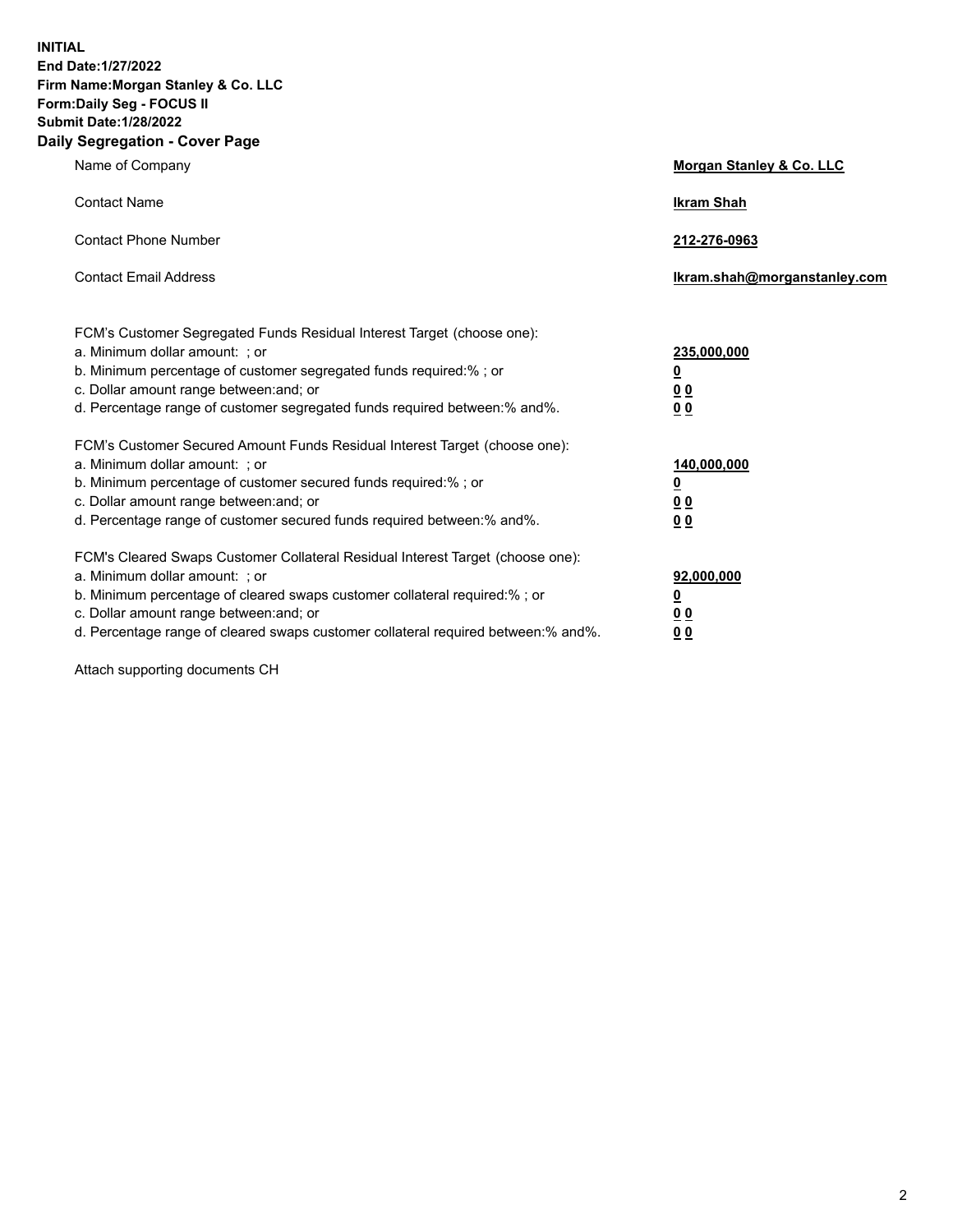## **INITIAL End Date:1/27/2022 Firm Name:Morgan Stanley & Co. LLC Form:Daily Seg - FOCUS II Submit Date:1/28/2022 Daily Segregation - Secured Amounts** Foreign Futures and Foreign Options Secured Amounts Amount required to be set aside pursuant to law, rule or regulation of a foreign government or a rule of a self-regulatory organization authorized thereunder 1. Net ledger balance - Foreign Futures and Foreign Option Trading - All Customers A. Cash **5,444,372,703** [7315] B. Securities (at market) **1,978,512,808** [7317] 2. Net unrealized profit (loss) in open futures contracts traded on a foreign board of trade **670,723,726** [7325] 3. Exchange traded options a. Market value of open option contracts purchased on a foreign board of trade **33,343,935** [7335] b. Market value of open contracts granted (sold) on a foreign board of trade **-21,413,281** [7337] 4. Net equity (deficit) (add lines 1. 2. and 3.) **8,105,539,891** [7345] 5. Account liquidating to a deficit and account with a debit balances - gross amount **46,928,499** [7351] Less: amount offset by customer owned securities **-41,902,171** [7352] **5,026,328** 6. Amount required to be set aside as the secured amount - Net Liquidating Equity Method (add lines 4 and 5) 7. Greater of amount required to be set aside pursuant to foreign jurisdiction (above) or line 6. FUNDS DEPOSITED IN SEPARATE REGULATION 30.7 ACCOUNTS 1. Cash in banks A. Banks located in the United States **640,524,814** [7500] B. Other banks qualified under Regulation 30.7 **323,366,757** [7520] **963,891,571** 2. Securities A. In safekeeping with banks located in the United States **682,179,274** [7540] B. In safekeeping with other banks qualified under Regulation 30.7 **118,023,941** [7560] **800,203,215** 3. Equities with registered futures commission merchants A. Cash **7,393,663** [7580] B. Securities **0** [7590] C. Unrealized gain (loss) on open futures contracts **370,792** [7600] D. Value of long option contracts **0** [7610] E. Value of short option contracts **0** [7615] **7,764,455** [7620] 4. Amounts held by clearing organizations of foreign boards of trade A. Cash **0** [7640] B. Securities **0** [7650]

- C. Amount due to (from) clearing organization daily variation **0** [7660]
- D. Value of long option contracts **0** [7670]
- E. Value of short option contracts **0** [7675] **0** [7680]
- 5. Amounts held by members of foreign boards of trade
	-
	-
	- C. Unrealized gain (loss) on open futures contracts **670,352,935** [7720]
	- D. Value of long option contracts **33,343,935** [7730]
	-
- 6. Amounts with other depositories designated by a foreign board of trade **0** [7760]
- 7. Segregated funds on hand **0** [7765]
- 8. Total funds in separate section 30.7 accounts **8,324,989,675** [7770]
- 9. Excess (deficiency) Set Aside for Secured Amount (subtract line 7 Secured Statement Page 1 from Line 8)
- 10. Management Target Amount for Excess funds in separate section 30.7 accounts **140,000,000** [7780]
- 11. Excess (deficiency) funds in separate 30.7 accounts over (under) Management Target **74,423,456** [7785]

**0** [7305]

[7354] **8,110,566,219** [7355]

**8,110,566,219** [7360]

[7530]

[7570]

 A. Cash **4,692,537,251** [7700] B. Securities **1,178,309,594** [7710] E. Value of short option contracts **-21,413,281** [7735] **6,553,130,434** [7740] **214,423,456** [7380]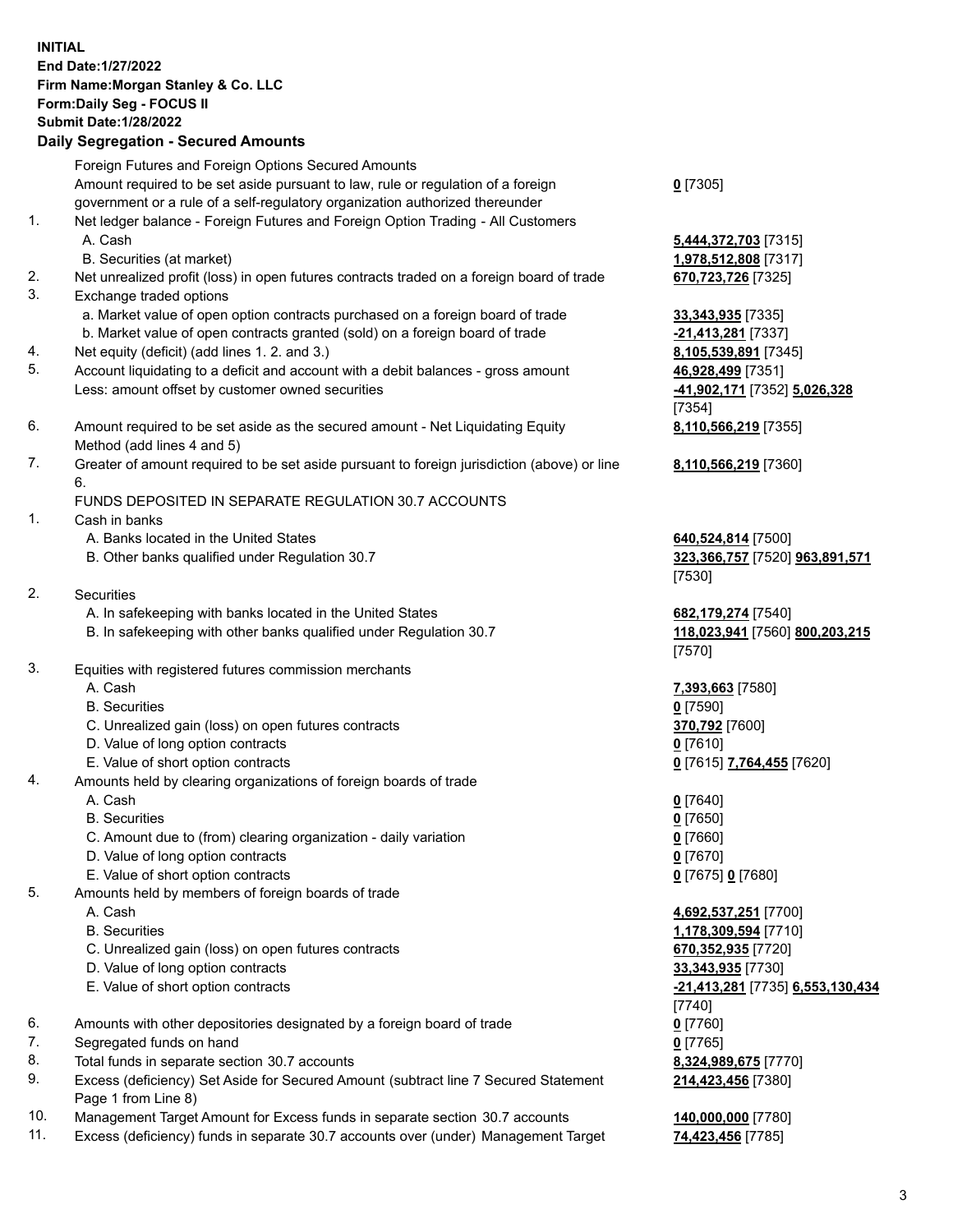**INITIAL End Date:1/27/2022 Firm Name:Morgan Stanley & Co. LLC Form:Daily Seg - FOCUS II Submit Date:1/28/2022 Daily Segregation - Segregation Statement** SEGREGATION REQUIREMENTS(Section 4d(2) of the CEAct) 1. Net ledger balance A. Cash **20,721,844,129** [7010] B. Securities (at market) **6,881,733,604** [7020] 2. Net unrealized profit (loss) in open futures contracts traded on a contract market **-3,997,694,985** [7030] 3. Exchange traded options A. Add market value of open option contracts purchased on a contract market **1,249,557,748** [7032] B. Deduct market value of open option contracts granted (sold) on a contract market **-817,730,382** [7033] 4. Net equity (deficit) (add lines 1, 2 and 3) **24,037,710,114** [7040] 5. Accounts liquidating to a deficit and accounts with debit balances - gross amount **486,182,113** [7045] Less: amount offset by customer securities **-483,400,657** [7047] **2,781,456** [7050] 6. Amount required to be segregated (add lines 4 and 5) **24,040,491,570** [7060] FUNDS IN SEGREGATED ACCOUNTS 7. Deposited in segregated funds bank accounts A. Cash **3,994,038,497** [7070] B. Securities representing investments of customers' funds (at market) **0** [7080] C. Securities held for particular customers or option customers in lieu of cash (at market) **1,534,735,434** [7090] 8. Margins on deposit with derivatives clearing organizations of contract markets A. Cash **13,910,967,079** [7100] B. Securities representing investments of customers' funds (at market) **0** [7110] C. Securities held for particular customers or option customers in lieu of cash (at market) **5,195,892,790** [7120] 9. Net settlement from (to) derivatives clearing organizations of contract markets **-795,053,475** [7130] 10. Exchange traded options A. Value of open long option contracts **1,249,557,748** [7132] B. Value of open short option contracts **-817,730,382** [7133] 11. Net equities with other FCMs A. Net liquidating equity **4,724,789** [7140] B. Securities representing investments of customers' funds (at market) **0** [7160] C. Securities held for particular customers or option customers in lieu of cash (at market) **0** [7170] 12. Segregated funds on hand **151,105,380** [7150] 13. Total amount in segregation (add lines 7 through 12) **24,428,237,860** [7180] 14. Excess (deficiency) funds in segregation (subtract line 6 from line 13) **387,746,290** [7190] 15. Management Target Amount for Excess funds in segregation **235,000,000** [7194]

16. Excess (deficiency) funds in segregation over (under) Management Target Amount Excess

**152,746,290** [7198]